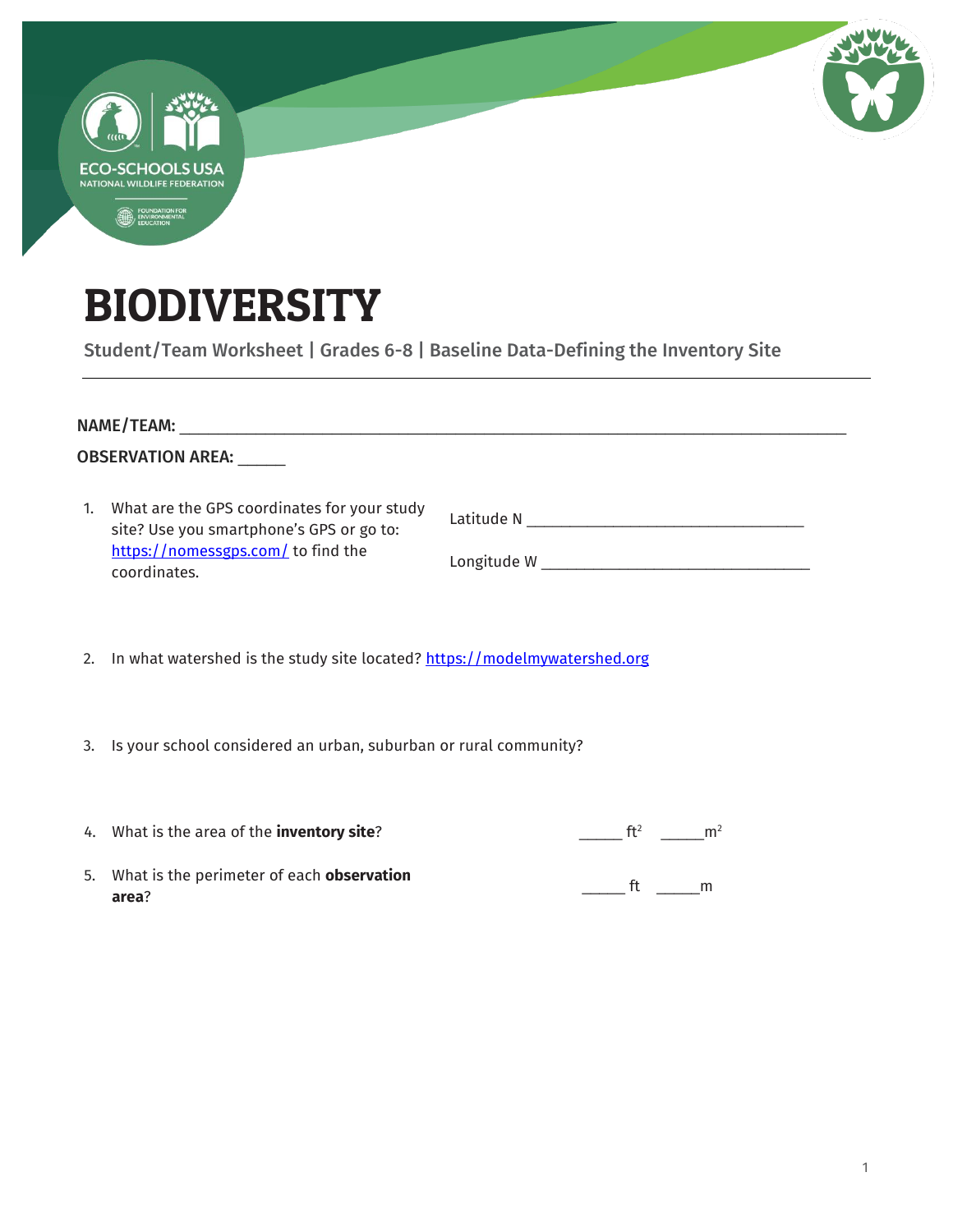

## **BIODIVERSITY**

GRADES 6-8 | BASELINE DATA-DEFINING THE INVENTORY SITE



6. Use WikiWatershed, [https://modelmywatershed.org](https://modelmywatershed.org/) to describe land cover in your school district. Next to the land cover types write the percentage found in your school district. If the land cover type is absent in your school district write, N/A.

| <b>LAND COVER TYPE</b>                 |         | <b>COVERAGE %</b> |
|----------------------------------------|---------|-------------------|
| Open Water                             |         |                   |
| Perennial Ice/Snow                     |         |                   |
| Developed, Open Space                  |         |                   |
| Developed, Low Intensity               |         |                   |
| Developed, Medium<br>Intensity         |         |                   |
| Developed, High Intensity              |         |                   |
| <b>Barren Land</b><br>(Rock/Sand/Clay) |         |                   |
| <b>Deciduous Forest</b>                |         |                   |
| <b>Evergreen Forest</b>                |         |                   |
| <b>Mixed Forest</b>                    |         |                   |
| Shrub/Scrub                            |         |                   |
| Grassland/Herbaceous                   |         |                   |
| Pasture/Hay                            |         |                   |
| <b>Cultivated Crop</b>                 |         |                   |
| <b>Wood Wetlands</b>                   |         |                   |
| <b>Emergent Herbaceous</b><br>Wetlands |         |                   |
| concrete                               | asnhalt | hare soil         |

7. After identifying the inventory site, mark all the boxes that describe the land types found with the inventory site.

| concrete | asphalt<br>bare soil           |
|----------|--------------------------------|
| trees    | rocky/pebbles<br>grass         |
| garden   | stream/river                   |
| pond     | containers on concrete/asphalt |